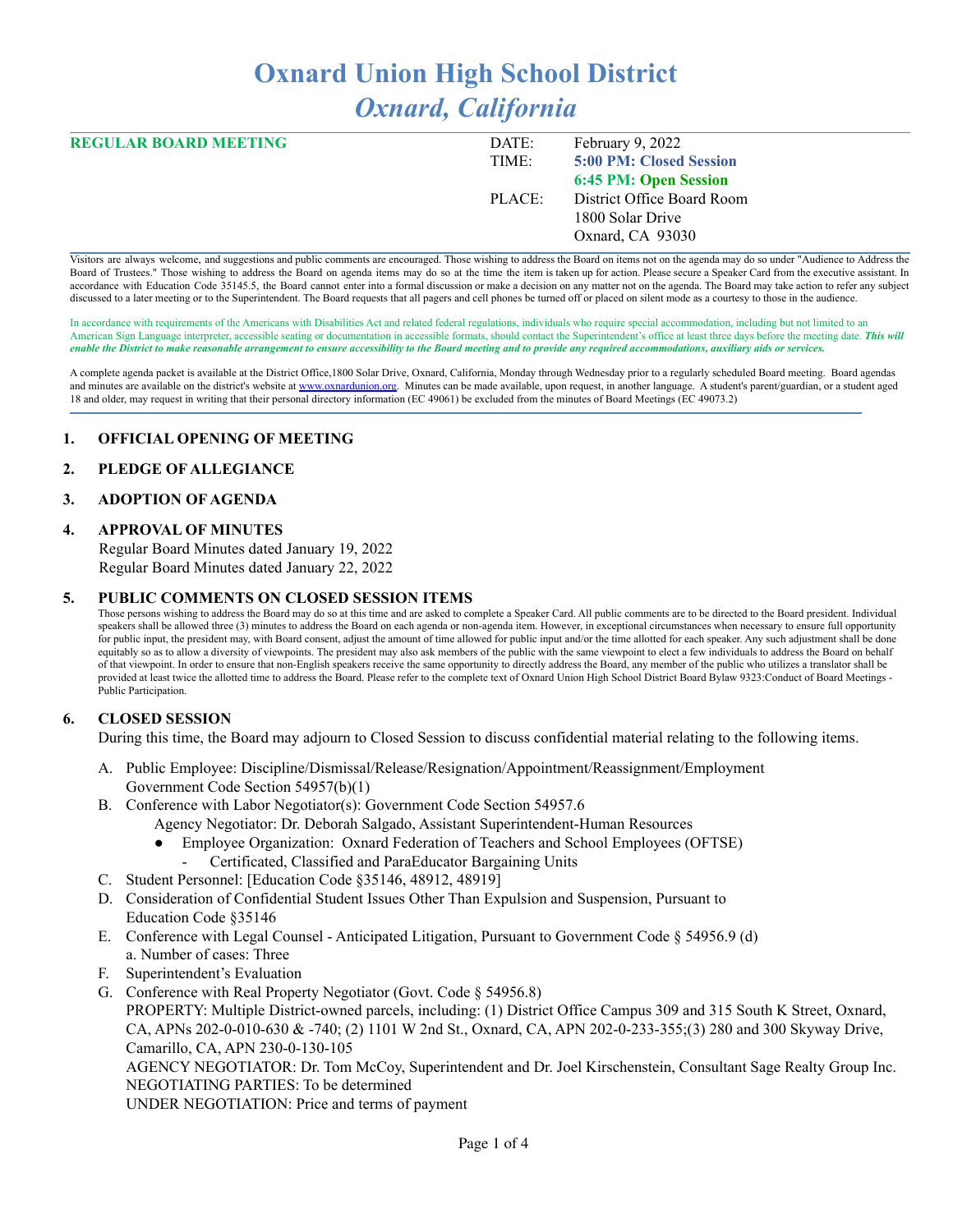# Board Meeting Agenda February 9, 2022

## **7. RECONVENE IN PUBLIC: REPORT ON CLOSED SESSION ACTION**

#### **8. RECOGNITION**

➢ Outstanding Students - Frontier High School

#### **9. PUBLIC COMMENTS TO ADDRESS THE BOARD OF TRUSTEES**

Those persons wishing to address the Board may do so at this time and are asked to complete a Speaker Card. All public comments are to be directed to the Board president. Individual speakers shall be allowed three (3) minutes to address the Board on each agenda or non-agenda item. However, in exceptional circumstances when necessary to ensure full opportunity for public input, the president may, with Board consent, adjust the amount of time allowed for public input and/or the time allotted for each speaker. Any such adjustment shall be done equitably so as to allow a diversity of viewpoints. The president may also ask members of the public with the same viewpoint to elect a few individuals to address the Board on behalf of that viewpoint. In order to ensure that non-English speakers receive the same opportunity to directly address the Board, any member of the public who utilizes a translator shall be provided at least twice the allotted time to address the Board. Please refer to the complete text of Oxnard Union High School District Board Bylaw 9323:Conduct of Board Meetings - Public Participation.

#### **10. SUPERINTENDENT'S REPORT**

## **11. STUDENT REPRESENTATIVE TO THE BOARD – ZOE GONZALEZ**

## **12. CONSENT CALENDAR**

#### **Business Services**

- A. Consideration of Approval of Purchase Orders and Direct Pays, January 8-28, 2022
- B. Consideration of Approval of Affiliation Agreement Between OUHSD Nutrition Services Department and Pepperdine University
- C. Consideration of Approval of Contract Adjustment to Tetra Tech, Inc. for Traffic Signal Plans for DSHS Off-Site Improvements – Measure A
- D. Consideration of Approval of Contract to Ardalan Construction Company, Inc. for Unforeseen Conditions and Change in Scope at RMHS - Measure A
- E. Consideration of Approval of Contract Adjustment to Ardalan Construction Company, Inc. for Additional Change in Original Scope at RMHS – Measure A
- F. Consideration of Approval of Revision of Authorization of Signatures

## **Educational Services**

- G. Consideration of Approval of New/Revised Curricular/Course Proposals: Biotechnology (H), Peer Advocacy (CP), Relationships & Sexual Health Curriculum, & Pre-Hospital Care
- H. Consideration of Renewal of Memorandum of Understanding Between Oxnard Adult School and Workforce Development of Ventura County and the Partners of the America's Job and Career Center of California from July 1, 2022 to June 30, 2025
- I. Consideration of Renewal of Memorandum of Understanding Between C Street Health Associates, LLC dba Glenwood Care Center and Oxnard Adult School for Certified Nurse Assistant (CNA) Clinical Training from March 31, 2022 to June 30, 2024
- J. Consideration of Renewal of Agreement between Oxnard Union High School District and the State of California, Department of Rehabilitation for Transition Partnership Program (TPP) from July 2022 through June 2025
- K. Consideration of Approval of Memorandum of Understanding Between Ventura County Office of Education and Oxnard Union High School District for ARP-Homeless I Funding for 3 Years
- L. Consideration of Approval of Oxnard Union High School District Comprehensive School Safety Plans for 2021-2022 School Year
- M. Consideration of Acceptance of Ventura County Office of Education 2021-22 Williams Report for Quarter 2 (October December 2021)
- N. Consideration of Approval of Stipulated Student Expulsions by Agreement of the Student Services Administration, the Student, and the Student's Parent/Guardian, as per Board Policy 5144, Section 22

#### **Human Resources**

- O. Consideration of Approval of Personnel Items
- P. Consideration of Adoption of New Job Description: *Maintenance Supervisor* [First Reading]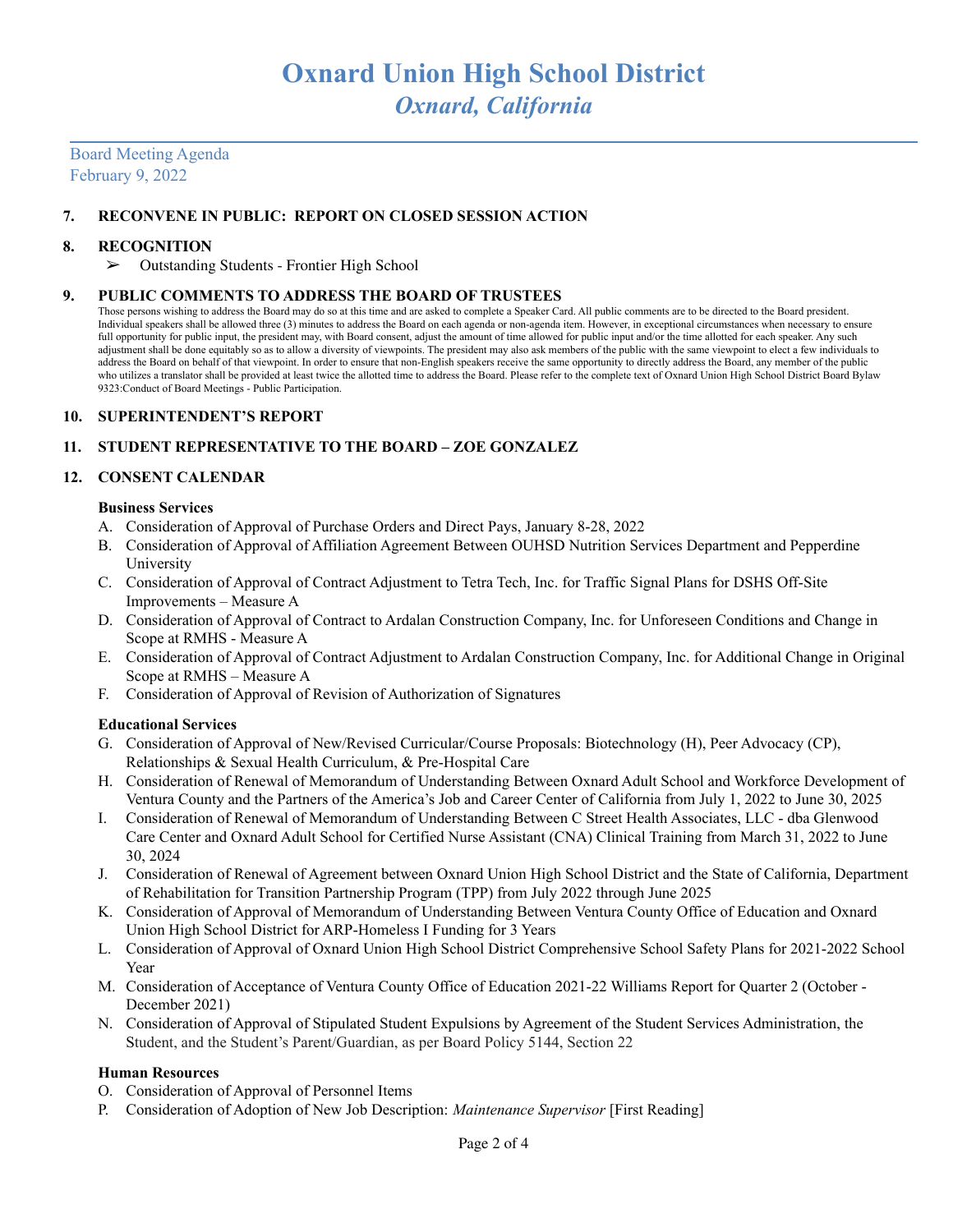# Board Meeting Agenda February 9, 2022

- Q. Consideration of Approval of Job Description Revision: *Operations Manager* [First Reading]
- R. Consideration of Approval of Job Description Revision: *Transportation Supervisor* [First Reading]
- S. Consideration of Approval of Job Description Revision: *Director of Facilities, Maintenance and Operations* [First Reading]
- T. Consideration of Adoption of New Job Description: *Students with Limited or Interrupted Formal Education (SLIFE) Teacher* [Second Reading]
- U. Consideration of Approval of Student Teacher Agreement Between United States University and Oxnard Union High School **District**
- V. Consideration of Approval of 2022-2023, 2023-2024, and 2024-2025 Semester and Quarter School Calendars

## **Board Policies**

- W. Consideration of Revision of Board Policy 6146.1: *General Graduation Requirements* to Address Seniors on the Quarter Schedule With No Other Substantive Changes and to Align Policy Language with Existing Board Policy 6146.1 [Second Reading]
- X. Consideration of Revision of Board Policy 6172.1: *Concurrent Enrollment in College Coursework* to Align Language Within Administrative Procedures With No Other Substantive Changes [Second Reading]

# **13. ACTION ITEMS**

## **Business Services**

- A. Consideration of Approval of the Continuation of Resolution 21-44 Authorizing Emergency Contracting for the Completion of Building Improvements at Channel Islands High School Pursuant to the Uniform Public Construction Cost Accounting Act
- B. Consideration of Approval of the Continuation of Resolution No. 22-02 for CIHS Building B, C, P HVAC and Electrical Services Construction Funding to Remedy Contractor Potential Default Pursuant to the Uniform Public Construction Cost Accounting Act
- C. Consideration of Acceptance of Oxnard Union High School District's 2020-2021 Annual Financial Report (Audit), As Prepared by EideBailly, LLP
- D. Consideration of Approval of Agreement Between OUHSD and Brandiose for DSHS Branding Measure A

## **Educational Services**

- E. Consideration of Adoption of Resolution No. 22-04 Proclaiming the Month of February as Black History Month
- F. Consideration of Adoption of Resolution No. 22-05 Proclaiming February 7-11, 2022 as National School Counseling Week

# **Human Resources**

- G. Consideration of Approval of Job Description Revision: *Principal*, [First Reading]
- H. Consideration of Approval of Settlement Agreement and General Release of All Claims Between Oxnard Union High School District and Employee 2696
- I. Consideration of Approval of Settlement Agreement and General Release of All Claims Between Oxnard Union High School District and Employee 4800
- J. Consideration of Approval of Revised Classified Management Salary Schedule

## **Superintendent**

- K. Consideration of Approval of Teacher Leave Reimbursement to Oxnard Elementary School District for Trustee Karen Sher to Attend CSBA Legislative Action Day
- L. Consideration of Revision to the Number of Course Meetings and the Course Fees for the Oxnard Adult School Upholstery Class

## **Board Policies**

M. Consideration of Revision of Board Bylaw 9150: *Student Representative to the Board of Trustees* [First Reading]